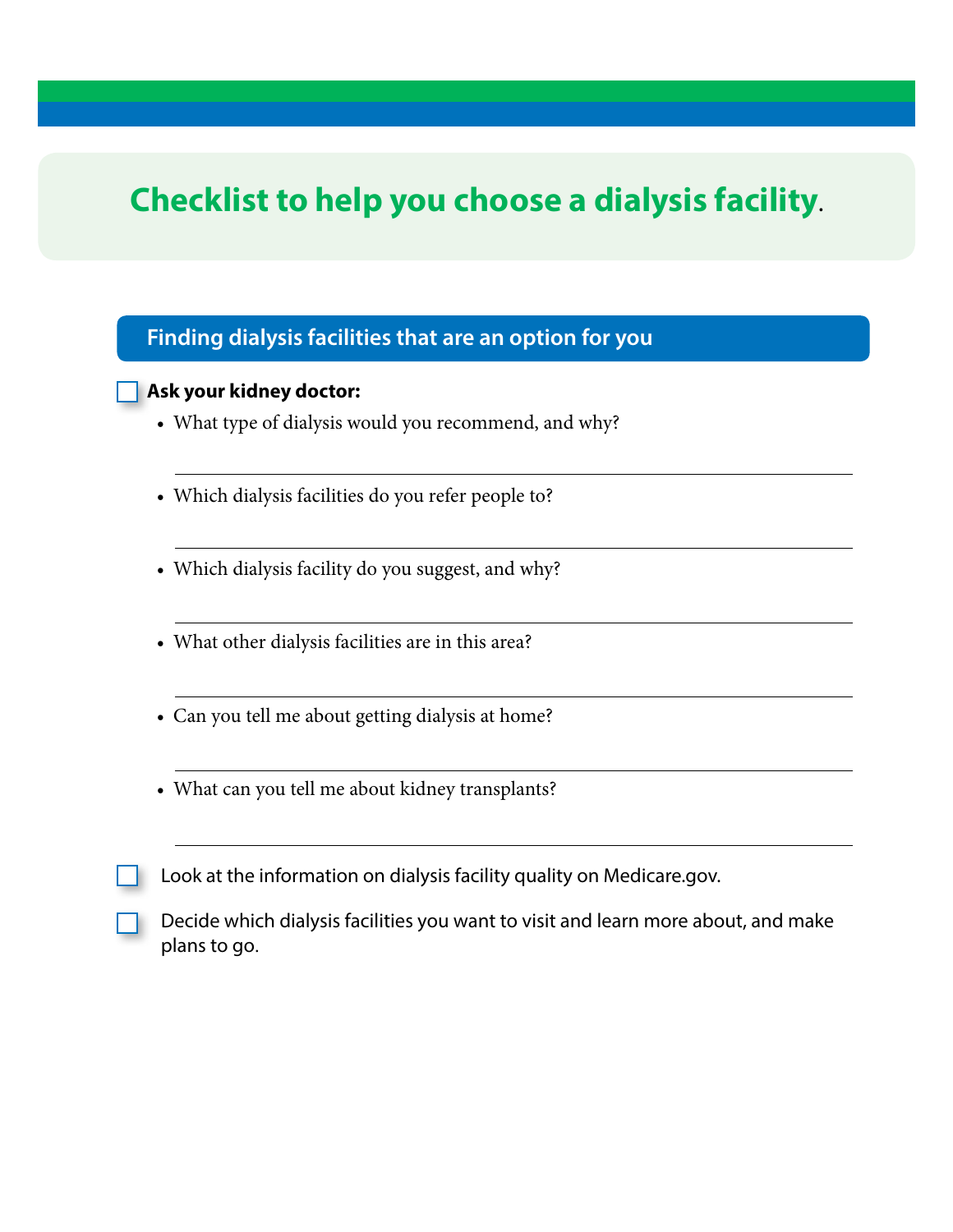### **During your visit at a dialysis facility**

### **Take a careful look around the dialysis facility. You may want to think through these questions:**

- Is this dialysis facility conveniently located for you? (e.g., close to home, work, etc.)
- How easy is parking at the dialysis facility? Do you have to pay for parking?
- How far do you have to walk from the drop-off area to the front door of the facility?
- How is the temperature in the dialysis treatment room? Is it warm or cold?

| • Is the facility handicapped accessible?                                                      | Yes | N <sub>o</sub> |
|------------------------------------------------------------------------------------------------|-----|----------------|
| • Is the dialysis facility clean?                                                              | Yes | N <sub>0</sub> |
| • Are there up-to-date patient education<br>materials in the dialysis facility's waiting room? | Yes | N <sub>0</sub> |
| • Does the dialysis facility's staff seem friendly,<br>caring, and respectful of patients?     | Yes | N <sub>o</sub> |
| • Are you offered a tour of the dialysis facility?                                             | Yes | N <sub>o</sub> |
| • Were you given the opportunity to talk to patients?                                          | Yes | <b>No</b>      |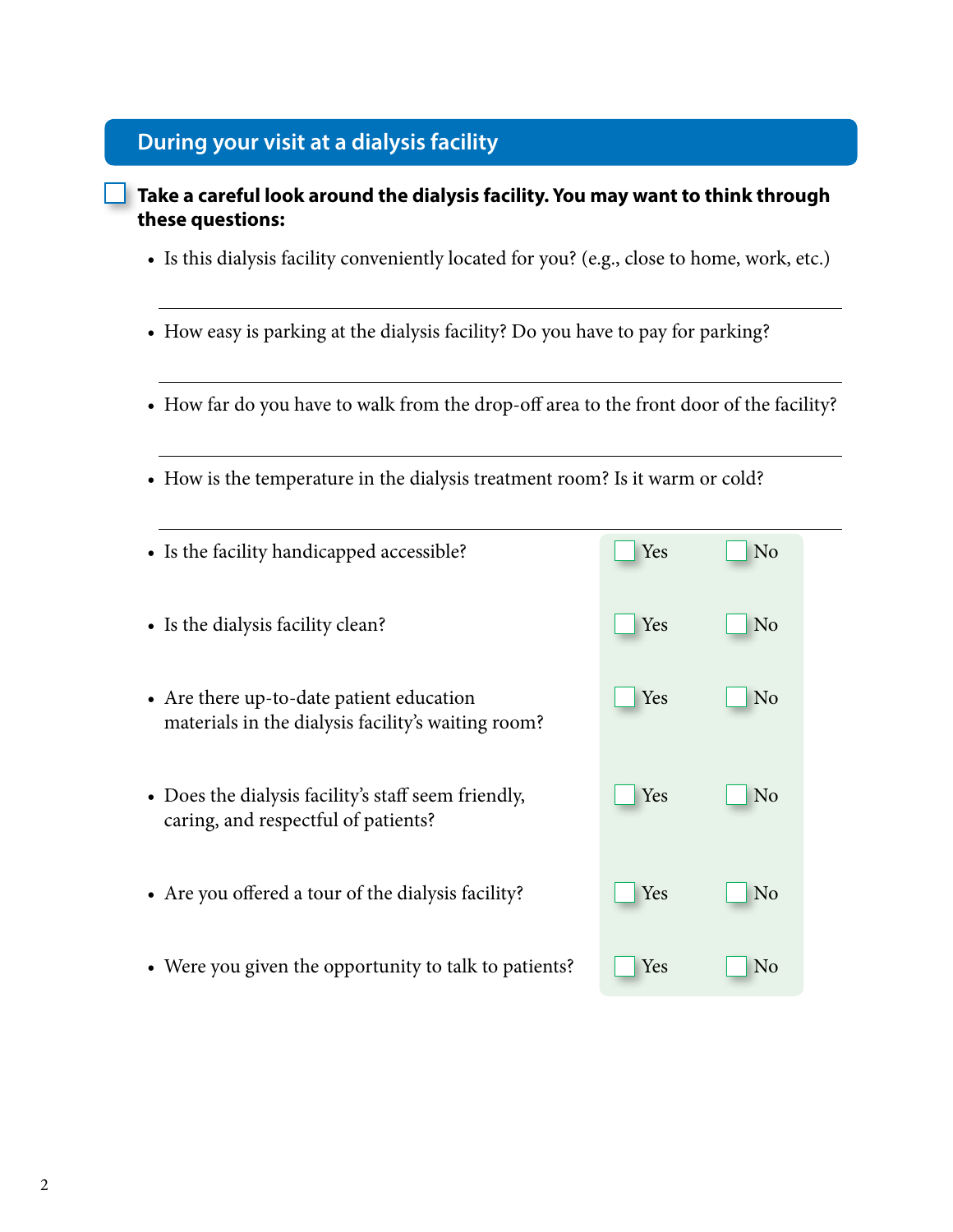## **During your visit at a dialysis facility (continued)**

| Ask the dialysis facility staff for some basic information:         |     |                |  |
|---------------------------------------------------------------------|-----|----------------|--|
| • What hours are you open? Does that change during the holidays?    |     |                |  |
| What kind of security do you have at the facility?<br>$\bullet$     |     |                |  |
| What's the facility's visitor policy visitors' policy?<br>$\bullet$ |     |                |  |
| • What's the policy on eating while getting dialysis?               |     |                |  |
| Is there WiFi or a TV available?                                    | Yes | N <sub>o</sub> |  |
| • Does this facility offer home dialysis options?                   | Yes | N <sub>o</sub> |  |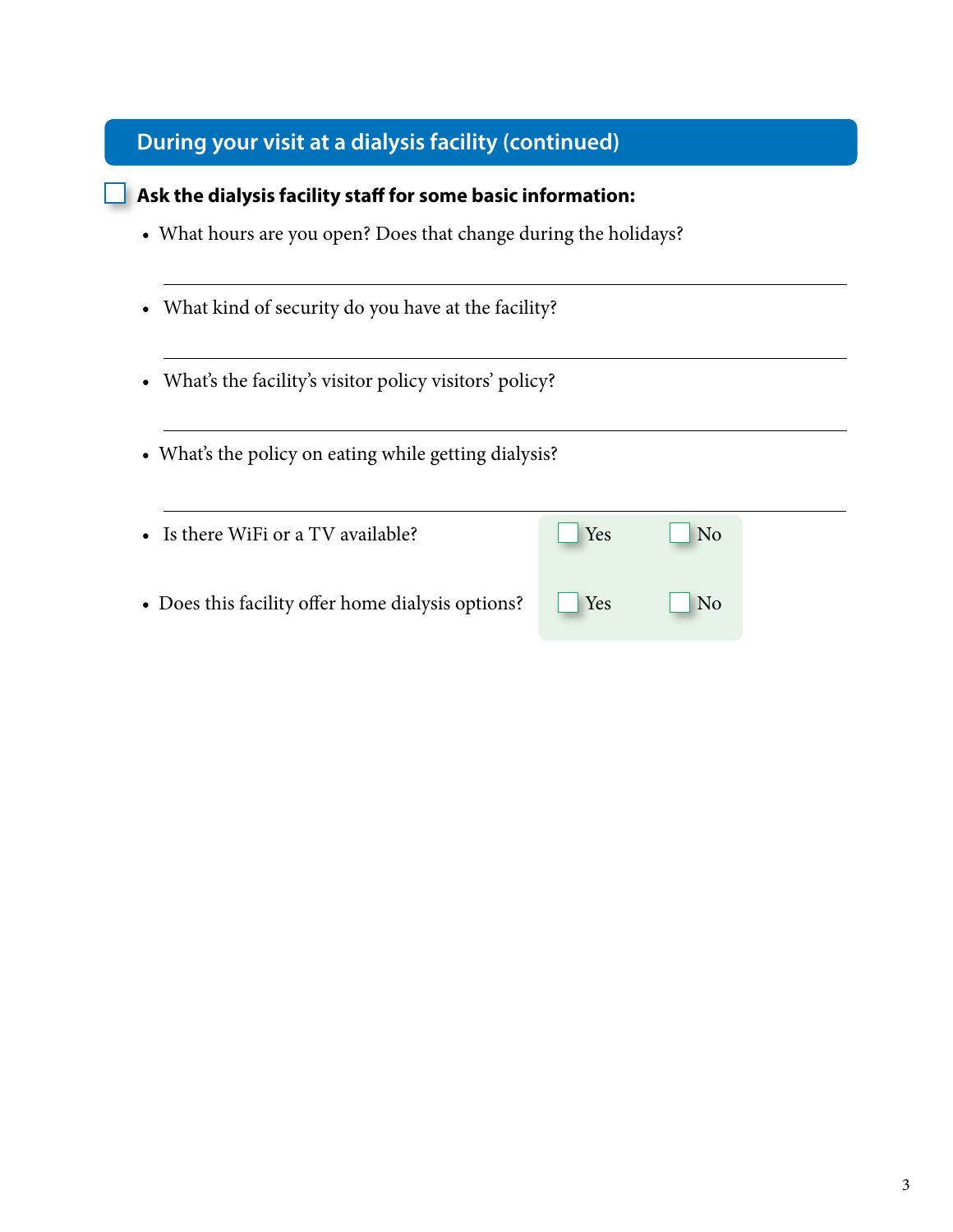## **During your visit at a dialysis facility (continued)**

#### **Ask the dialysis facility about their staff and operations:**

- How many nurses and technicians work on each shift at this dialysis facility? How many patients do they take care of at a time?
- What other staff will help with my care?
- If I have a concern about my care, who do I talk to?
- Who should I call to find out if this dialysis facility has closed due to bad weather?
- If I need help when the dialysis facility is closed, who do I call?
- How can the dialysis facility help if I have a medical emergency?